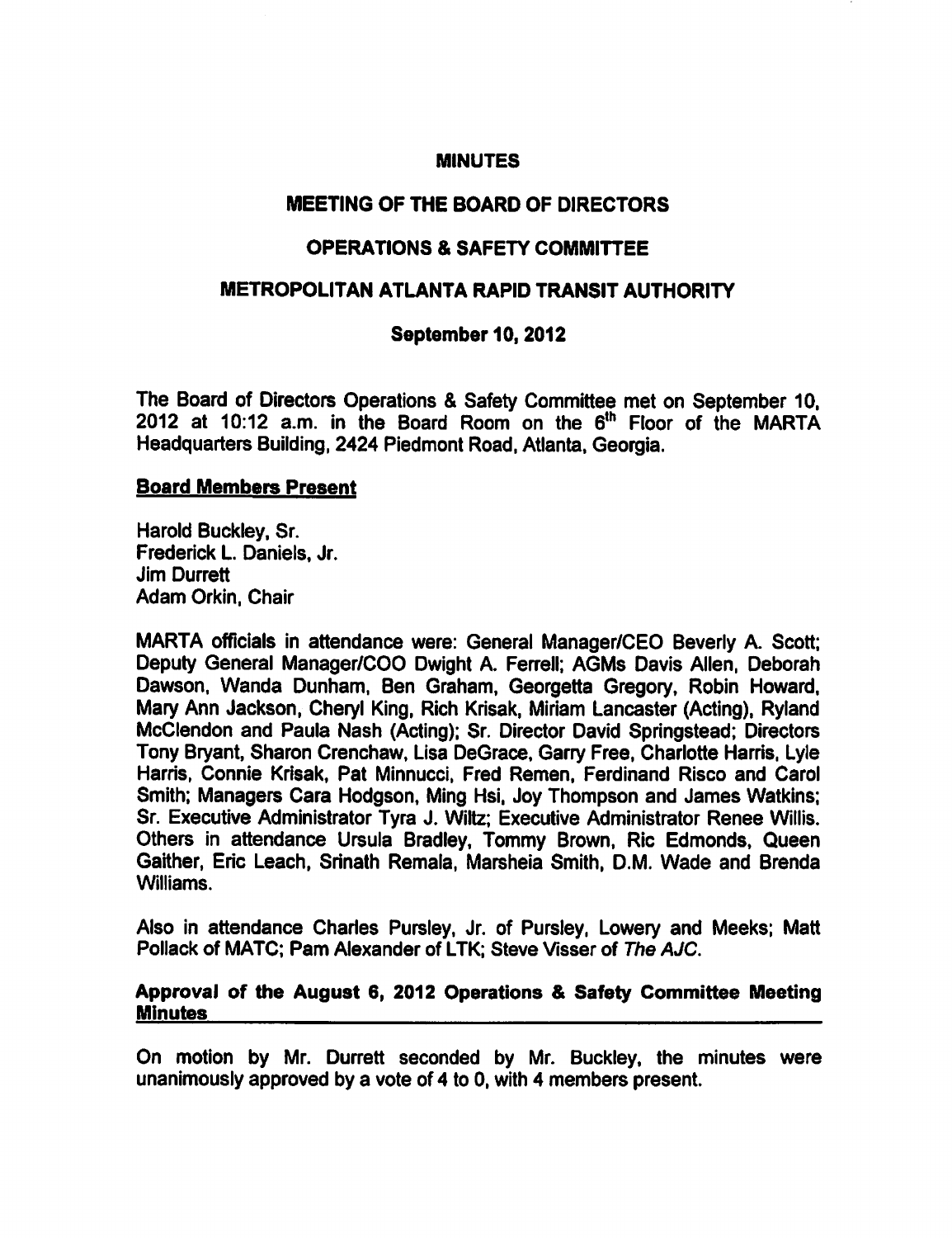### Resolution Authorizing Award of a Contract for the Procurement of Authority-Wide Landscape Maintenance Services, Contract Proposal Number B24593

Mr. Remen presented this resolution for Board of Directors' approval authorizing the General Manager/CEO or her delegate to award a Contract for the Procurement of Authority-Wide Landscape Maintenance services to Lawn Creations, LLC in the amount of \$2,487,780 for a period of one (1) year base and four (4) one (1) year options.

Mr. Remen stated that ten advanced notices were mailed and eight bids were received. Lawn Creations was the lowest bidder.

Mr. Daniels asked what was done this time to get a relatively high number of bidders.

Mr. Remen replied there are an abundance of lawn care companies.

Mrs. Lancaster added that the Authority set up site visits, pre-bid conferences, etc.

Mr. Daniels complimented staff and asked that this model be emulated in the future.

Mr. Orkin asked if the pricing is competitive.

Mr. Remen said this contract is less than the previous contract.

# Briefing – Morning Rail Service Disruption on August 9, 2012

Mr. Krisak provided a briefing on rail service disruption that occurred on August 9,2012 due to third rail power outage at Lindbergh Center Station.

MARTA experienced rail service disruption for two hours and 40 minutes, starting at 4:45 a.m. and ending at 6:52 a.m. Approximately 1,000 customers were affected. The disruption occurred between Art Center and Lindbergh stations. Other stations affected were Lenox and Buckhead.

Cause of failure was an internal battery failure of a single battery. There are no previous occurrences of this nature on record.